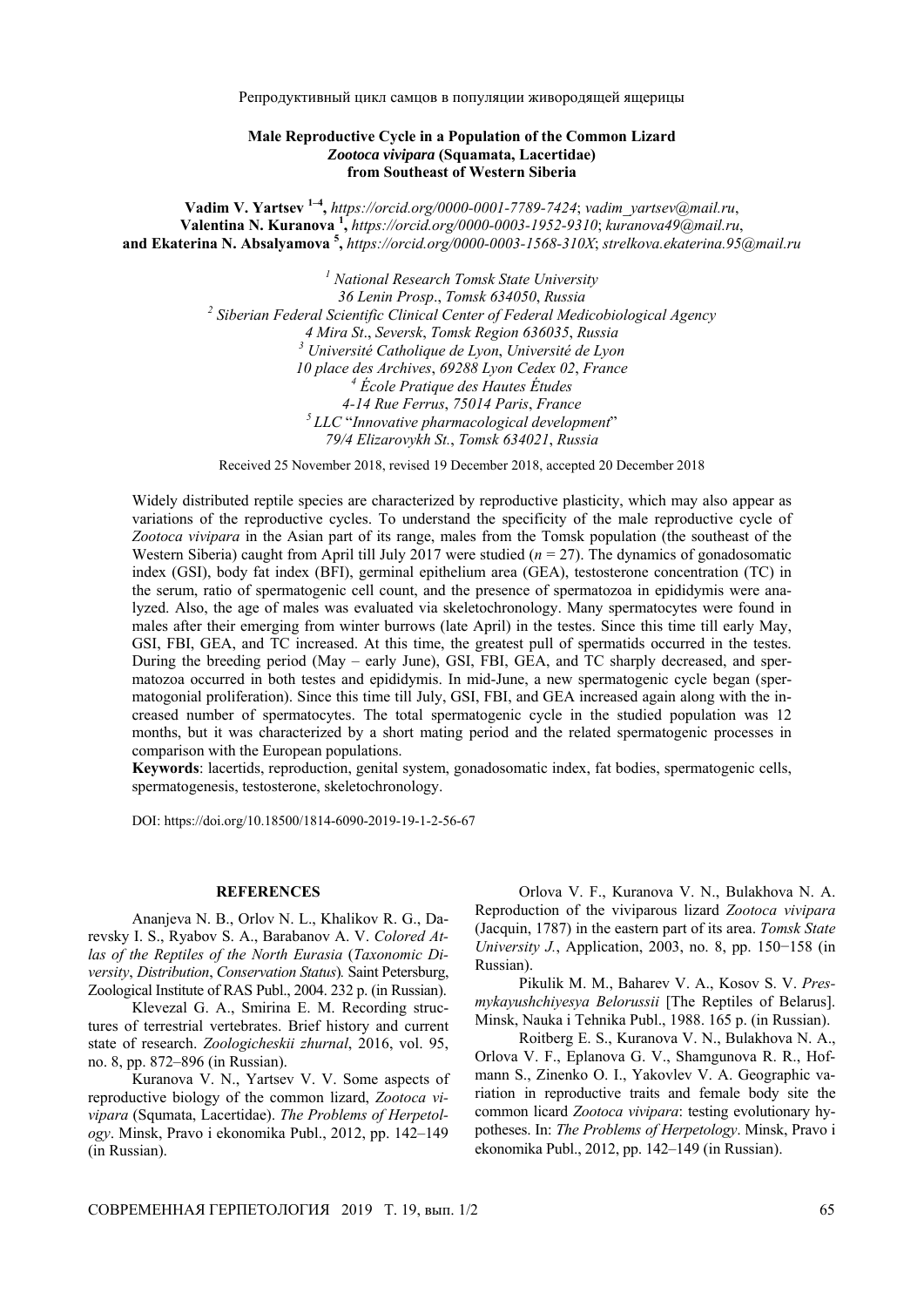Roitberg E. S., Orlova V. F., Kuranova V. N., Bulakhova N. A., Eplanova G. V., Zinenko O. I., Arribas O., Hofmann S., Ljubisavljević K., Shamgunova R. R., Fokt M., Kratochvíl L., Starikov V. P., Strijbosch H., Clasen A., Yakovlev V. A., Tarasov I. G., Leontyeva O. A., Böhme W. Variation in adult body length and sexual site dimorphism in the European common lizard, *Zootoca vivipara*: testing the effects of lineage and climate. *Principy ekologii*, 2016, vol. 5, no. 3, pp. 139 (in Russian).

Romeys B. *Microscopic technic*. Moscow, Izdatel'stvo inostrannoj literatury, 1953. 718 p. (in Russian).

Smirina E. M. Prospects for determining the age of reptiles by layers in the bone. *Zoologicheskii zhurnal*, 1974, vol. 53, iss.1, pp. 111–116 (in Russian).

Smirina E. M. Metodika opredeleniya vozrasta amfibiy i reptiliy po sloyam v kosti [Methods for determining the age of amphibians and reptiles by layers in bone]. In: *Guidelines for the Study of Amphibians and Reptiles*. Kiev, 1989, pp. 144–153 (in Russian).

Shamgunova R. R., Starikov V. P. Some aspect of demography and reproduction of common lizard (*Zootoca vivipara*) in northern taiga of Western Siberia. In: *The Problems of Herpetology*. Saint Petersburg, Russkaya kollekciya Publ., 2011, pp. 308–311 (in Russian).

Epova L. A., Kuranova V. N., Yartsev V. V., Absalyamova E. N. Age, body sizes and growth of *Zootoca vivipara* (Sauria: Lacertidae) from its mountain populations in the Kuznetsk Alatau (Southeast of the Western Siberia). *Current Studies in Herpetology*, 2016, vol. 16, no. 1–2, pp. 51–60 (in Russian). DOI: https://doi.org/10.18500/1814-6090-2016-16-1-2-51-60

Amat F., Llorente G., Carretero M. A. Reproductive cycle of the sand lizard (*Lacerta agilis*) in its southwestern range. *Amphibia – Reptilia*, 2000, vol. 21, pp. 463–476.

Andrews R. M., Mathies T. Natural history of reptilian development: constraints on the evolution of viviparity. *BioScience*, 2000, vol. 50, no. 3, pp. 227–238.

Arslan M., Lobo J., Zaidi A. A., Jalali S, Qazi M. H. Annual androgen rhythm in the Spiny-Tailed lizard, *Uromastyx hardwicki. General and Comparative Endocrinology*, 1978, vol. 36, pp. 16–22.

Blackburn D. G. Reptilian viviparity: past research, future directions, and appropriate models. *Comparative Biochemistry and Physiology. Part A,* 2000, vol. 127, pp. 391–409.

Carretero M. A. Reproductive cycle in Mediterranean lacertids: plasticity and constraints. In: C. Corti, P. Lo Cascio, M. Biaggini, eds. *Mainland and insular lacertid lizards: a mediterranean perspective.* Italy, Firenze University Press, 2006, pp. 33–54.

Castanet J. Les marques de croissance osseuse comme indicateur de l'age chez les lézards. *Acta Zoologica*, 1978, vol. 59, pp. 35–48.

Castanet J. Recherches sur la croissance du tissu osseux des Reptiles. Application: la méthode squelettochronologique. *Bulletin de la Société Herpétolo-gique de France*, 1983, no. 26, pp. 50–54.

Castanet J. Age estimation and longevity in Reptiles. *Gerontology*, 1994, vol. 40, pp. 174–192.

Castilla A. M., Bauwens D. Reproductive and fat body cycles of the lizard, *Lacerta lepida*, in Central Spain. *J. of Herpetology*, 1990, vol. 24, no. 3, pp. 261–266.

*Climate-Data.org.* Les données climatiques pour les villes du monde entire. AM Online Projects – Alexander Merkel. Oedheim. Available at: https://fr.climatedata.org/ (accessed 1 August 2018).

Courtens J. L., Depeiges A. Spermiogenesis of *Lacerta vivipara*. *J. of Ultrastructure Research*, 1985, vol. 90, iss. 2, pp. 203–220.

Courty Y., Dufaure J. P. Levels of testosterone in the plasma and testis of the viviparous lizard (*Lacerta vivipara* Jacquin) during the annual cycle. *General and Comparative Endocrinology*, 1979, vol. 39, pp. 336–342.

Courty Y., Dufaure J. P. Levels of testosterone, dihydrotestosterone, and androstenedione in the plasma and testis of a lizard (*Lacerta vivipara* Jacquin) during the annual cycle. *General and Comparative Endocrinology*, 1980, vol. 42, pp. 325–333.

Courty Y., Dufaure J. P. Circannual testosterone, dihydrotestosterone and androstanediols in plasma and testis of *Lacerta vivipara*, a seasonally breeding viviparous lizard. *Steroids*, 1982, vol. 39, no. 5, pp. 517–529.

Dely O. G., Bőhme W. *Lacerta vivipara* Jacquin 1787 – Waldeidechse. In: W. Bőhme, ed. *Handbuch der Reptilien und Amphibien Europas*. Bd. 2/1, Echsen II. Lacertidae II. Wiesbaden, Aula-Verlag, 1984, pp. 362–393.

Exbrayat J. M. Classical methods of visualization. In: J. M. Exbrayat, еd. *Histochemical and Cytochemical Methods of Visualization*. Boca Raton, London, New York, CRC Press Taylor and Francis Group, 2013, pp. 3–58.

Gavaud J. Role of cryophase temperature and thermophase duration in thermoperiodic regulation of the testicular cycle in the lizard *Lacerta vivipara*. *J. of Experimental Zoology*, 1991, vol. 260, pp. 239–246.

Gribbins K. Reptilian spermatogenesis. *Spermatogenesis*, 2011, vol. 1, iss. 3, pp. 250–269.

Hasumi M., Watanabe Y. G. An efficient method for skeletochronology. *Herpetological Review*, 2007, vol. 38, iss. 4, pp. 404–406*.* 

Heulin B. Maturite sexuelle et age a la premiere reproduction dans une population de plaine de *Lacerta vivipara*. *Canadian J. of Zoology*, 1985, vol. 63, no. 8, pp. 1773–1777.

Horvátová T., Baláž М., Jandzik D. Reproduction and morphology of the common lizard (*Zootoca vivipara*) from montane population in Slovakia. *Zoological Science*, 2013, vol. 30, iss. 2, pp. 92–98.

Joly J., Saint-Girons H. Influence of temperature on the rate of spermatogenesis, duration of spermatogenetic activity and development of secondary sex characteristics in the wall-lizard, *Lacerta muralis* L. (Reptilia, Lacertidae). *Archives d'Anatomie Microscopique et de Morphologie Expérimentale*, 1975, vol. 64, iss. 4, pp. 317–336.